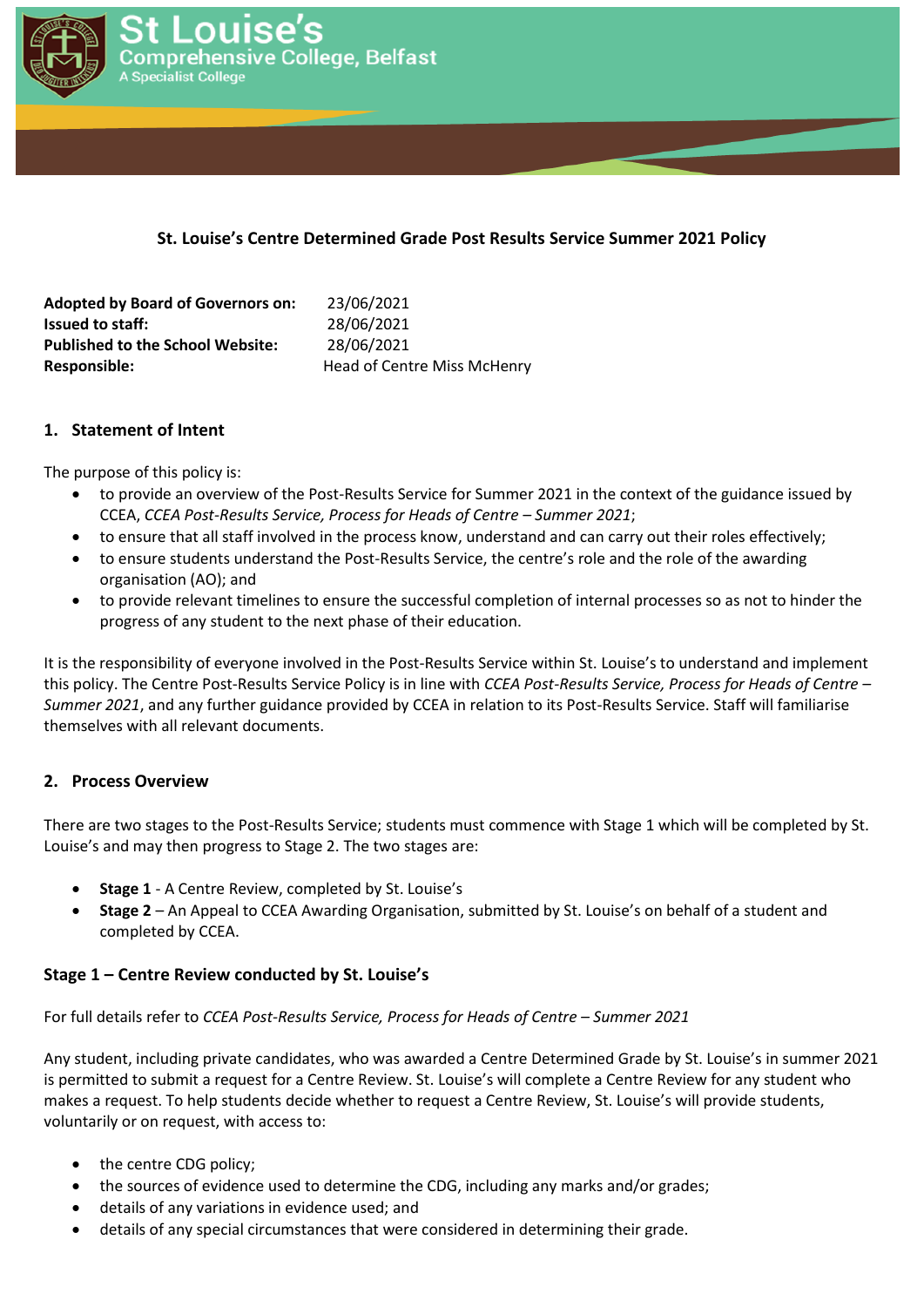All requests for a Centre Review must be made directly to St. Louise's using the form provided by CCEA. In the first instance, parents should contact the Examinations Officer Mr Campbell. Please note, appeals should go directly to the Examinations Officer, not individual subject teachers or Heads of Department. A student may request a Centre Review if they consider:

- 1) St. Louise's made an administrative error in relation to their grade; and/or
- 2) St. Louise's did not follow its procedure in arriving at the CDG as outlined in the CDG Policy**.**

If a student wishes to submit an appeal on the ground of academic judgement (unreasonableness), this will only be considered by CCEA at Stage 2. To enable a student to move to this stage, a Centre Review must first be completed by St. Louise's to ensure there have been no administrative errors and that procedures have been followed, or these have been addressed.

Students may submit a priority Centre Review if they have a place at a Higher Education Institution on hold.

# **Determining the Outcome of a Centre Review**

All Centre Reviews will be completed using the form provided by CCEA and will be retained by St. Louise's electronically to be submitted should a student decide to request a Stage 2 Appeal to CCEA Awarding Organisation.

In order to determine the outcome of a Centre Review, the member of staff conducting the review will have access to the following records and will consider:

- a) the reason presented by the student for the review where this has been specified:
- b) the centre's approved policy and whether it was followed;
- c) the evidence which was used to determine the grade (although the reviewer will not be assessing or re-marking this evidence);
- d) any relevant assessment records that detail amendments to the range of evidence for the student and, where applicable, the steps taken to address any known mitigating circumstances or approved access arrangements;
- e) the records of the quality assurance processes and whether these were followed in determining the grade;
- f) the record of any pre-results discussions between the centre and student (for example, where a student has raised mitigating circumstances earlier in the process);
- g) relevant centre administration records; and
- h) any other documentation the decision-maker feels necessary to process the review.

In cases where an administrative or procedural error is identified, the member of staff completing the review will decide whether a grade change is required; this may require input from the Head of Department or Subject Teacher. **The outcome of any Centre Review completed by St. Louise's may be that the grade goes up, goes down, or stays the same.**

# **Reporting the Outcome of a Centre Review**

If a grade change is considered to be required, St. Louise's will submit an error correction request to CCEA as soon as possible.

St. Louise's will provide the student with an outcome letter using the template provided by CCEA. This will include:

- whether or not the review found a procedural failure or administrative error;
- if it did, what that error or failure was;
- the reason for the finding;
- whether there was a grade change and, if so, what the new grade is;
- a reason for the grade change, or lack of change; and
- information on the next steps if a student wishes to submit an appeal to CCEA.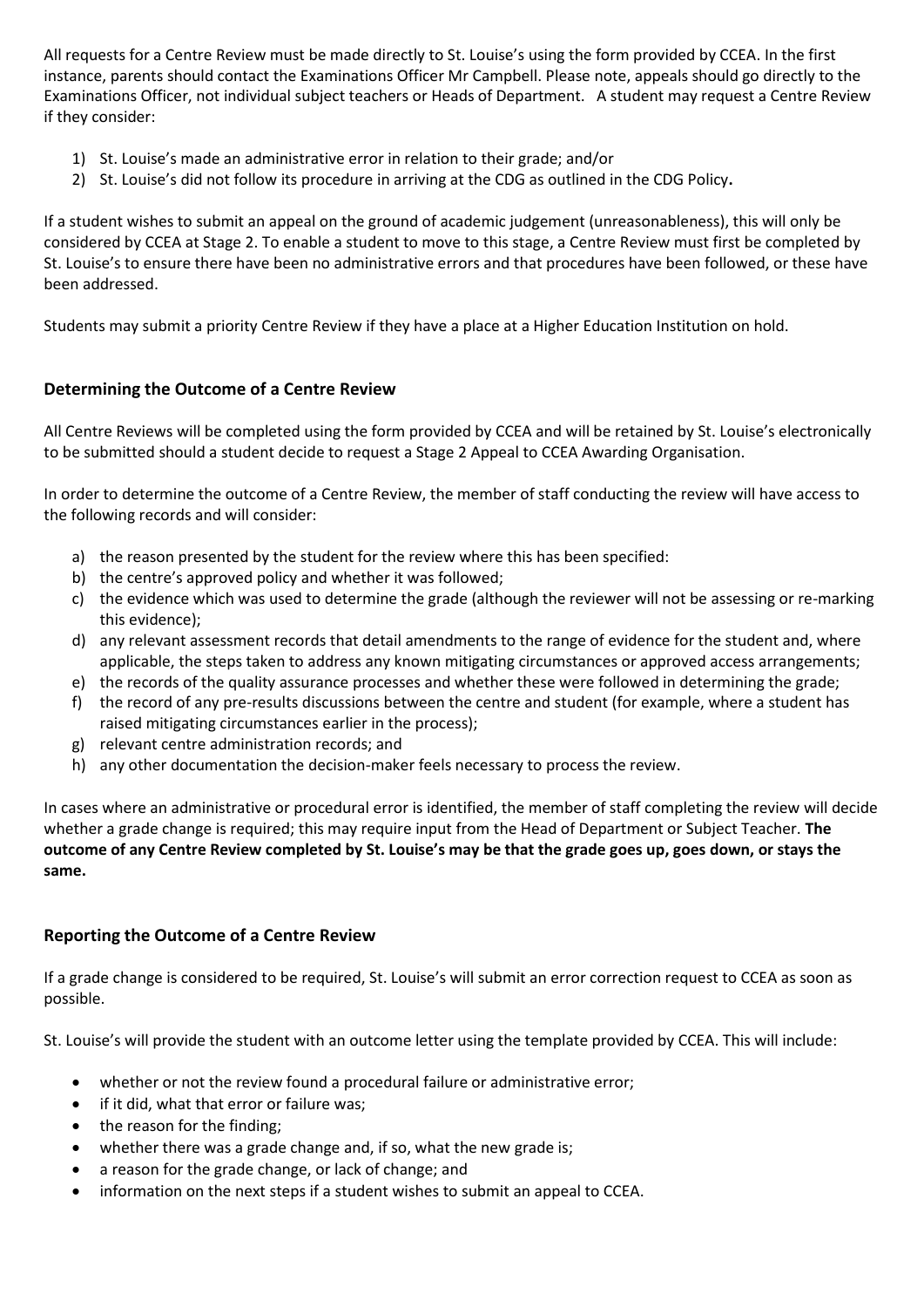A record of the outcome of all Centre Reviews will be retained to be submitted to CCEA should a student decide to request a Stage 2 Appeal to CCEA Awarding Organisation.

# **Stage 2 – Appeal to CCEA Awarding Organisation**

Whether or not an administrative or procedural error was found through the Centre Review, and whether or not the grade changed as a result, all students, including private candidates, have the right to submit an Appeal to CCEA Awarding Organisation as the next stage in the process. Where requested by the student, St. Louise's will submit such appeals on the student's behalf and include the following as required:

- CCEA submission form completed by the student;
- Evidence used to determine the Centre Determined Grade; and
- Completed Candidate Assessment Record, or similar, for the student.

St. Louise's will submit any request for an Appeal to CCEA Awarding Organisation from a student upon the conclusion of a Centre Review. St. Louise's will have a process in place to communicate the outcome of the Appeal to CCEA Awarding Organisation to the student upon completion.

# **3. Roles and Responsibilities**

St. Louise's will:

- Have appropriate arrangements in place to conduct a Centre Review in line with CCEA guidance;
- Ensure that a transparent process is in place so that students and parents understand the steps in a Centre Review;
- Complete a Centre Review if requested by a student, checking for any administrative errors and/or procedural failures;
- Decide if a grade change is considered to be necessary having completed the Centre Review;
- Make a request to CCEA Awarding Organisation for any changes considered to be necessary to Centre Determined Grades;
- Submit any requests to CCEA for a CCEA Awarding Organisation Appeal;
- Communicate the outcome of any Centre Review and/or CCEA Awarding Organisation Appeal to students;
- Retain records of all completed Centre Reviews electronically, to be submitted to CCEA should a student decide to request a Stage 2 CCEA Awarding Organisation Appeal; and
- Provide pastoral support to students at each stage of the process, as required.

St. Louise's will also carefully consider the requirements of their centre policies, particularly in relation to the separation of duties and personnel to ensure fairness in reviews and appeals.

**The Board of Governors** is responsible for approving the policy.

**The Head of Centre** has overall responsibility for St. Louise's as an examinations centre and will ensure the roles and responsibilities of all staff are defined. The Head of Centre may complete Centre Reviews and/or may delegate this responsibility to another member of the centre staff. The Head of Centre is required to sign-off the outcome of any Centre Review. The Head of Centre should communicate the outcome of any Stage 1 Centre Review or Stage 2 Appeals to CCEA Awarding Organisation to students.

**The Senior Leadership Team** will support the Head of Centre in completing Centre Reviews. They may undertake a support function to students in the completion of any required paperwork or provide advice on the submission of review requests.

**The Examinations Officer** will submit any Stage 2 Appeal to CCEA Awarding Organisation through the CCEA app, or delegate this responsibility to another member of centre staff. The Examinations Officer or a delegated member of staff will submit any error correction requests to CCEA, should it be considered that a grade change is required.

**Heads of Department and Subject Teachers** may be required to provide expert opinion on whether or not a grade change is required should an administrative error or procedural failure be identified through a Centre Review.